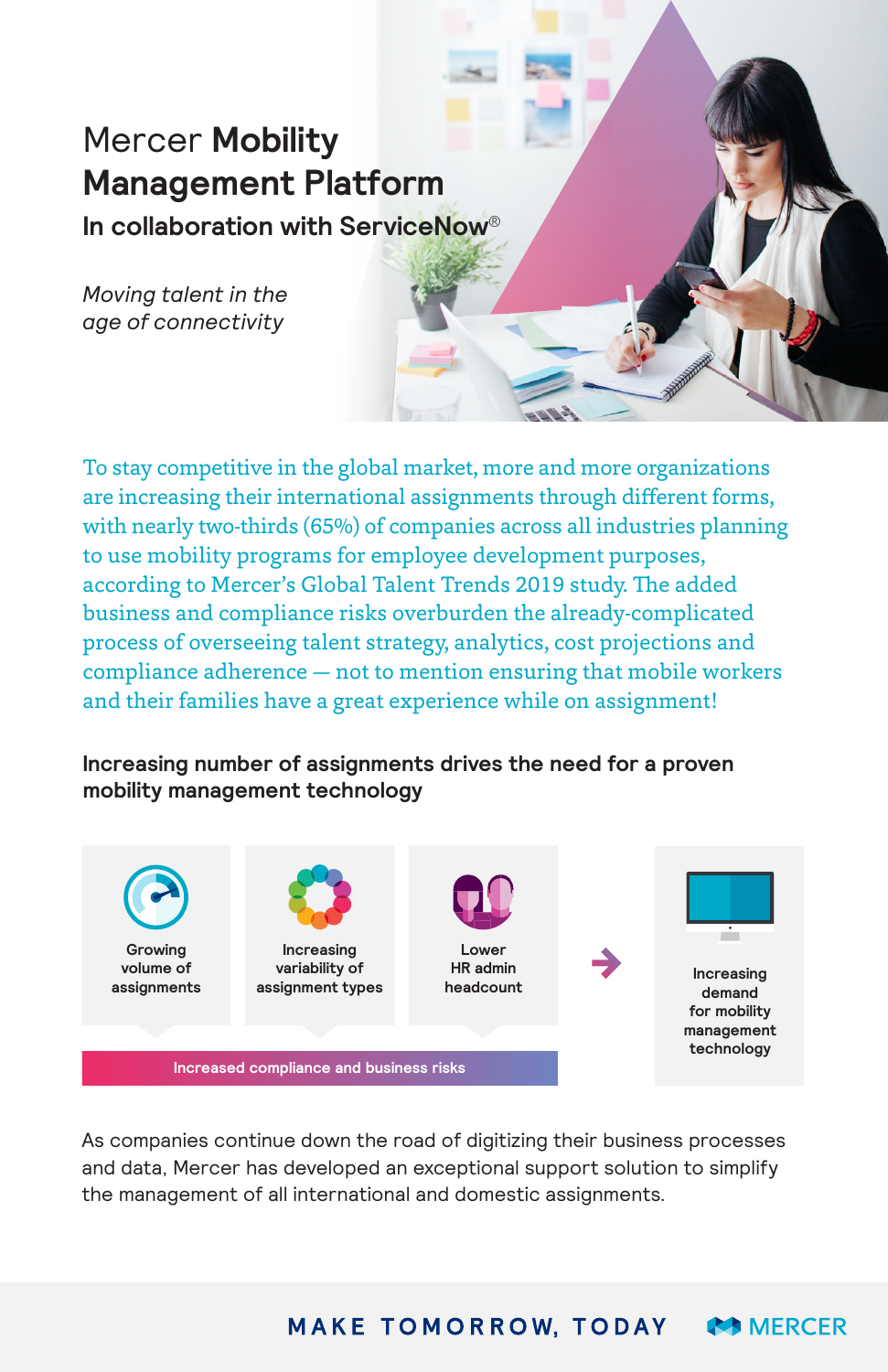## **Introducing Mercer Mobility Management Platform**

# *Mercer's extensive mobility expertise in collaboration with ServiceNow's digital workflows and enterprise cloud platform*

Mercer Mobility Management Platform is a technology platform, in collaboration with ServiceNow, that helps manage complex mobility programs by bringing all aspects of an organization's international and domestic assignments, along with proprietary Mercer data, together in one place. It provides an interactive, configurable, real-time data and content experience while simplifying workflows, lowering costs, reducing risks and tracking the return on investment. Various stakeholders of an assignment program can leverage the platform to work in partnership with each other, ensuring a seamless process and requiring less HR administrative support.

The Mercer Mobility Management Platform combined with our full suite of consulting services make it even easier to get the unparalleled support you need in your mobility journey. **Mercer is the only provider to offer their clients the data, tools and experience that will help HR professionals, Managers and expatriates meet the organization's specific Mobility needs with practical advice on policies, procedures and program design.**



# **Mercer Mobility Management Platform Major Components**

Furthermore, the platform serves as the "system of record" for mobilityrelated activity throughout the assignee's lifecycle.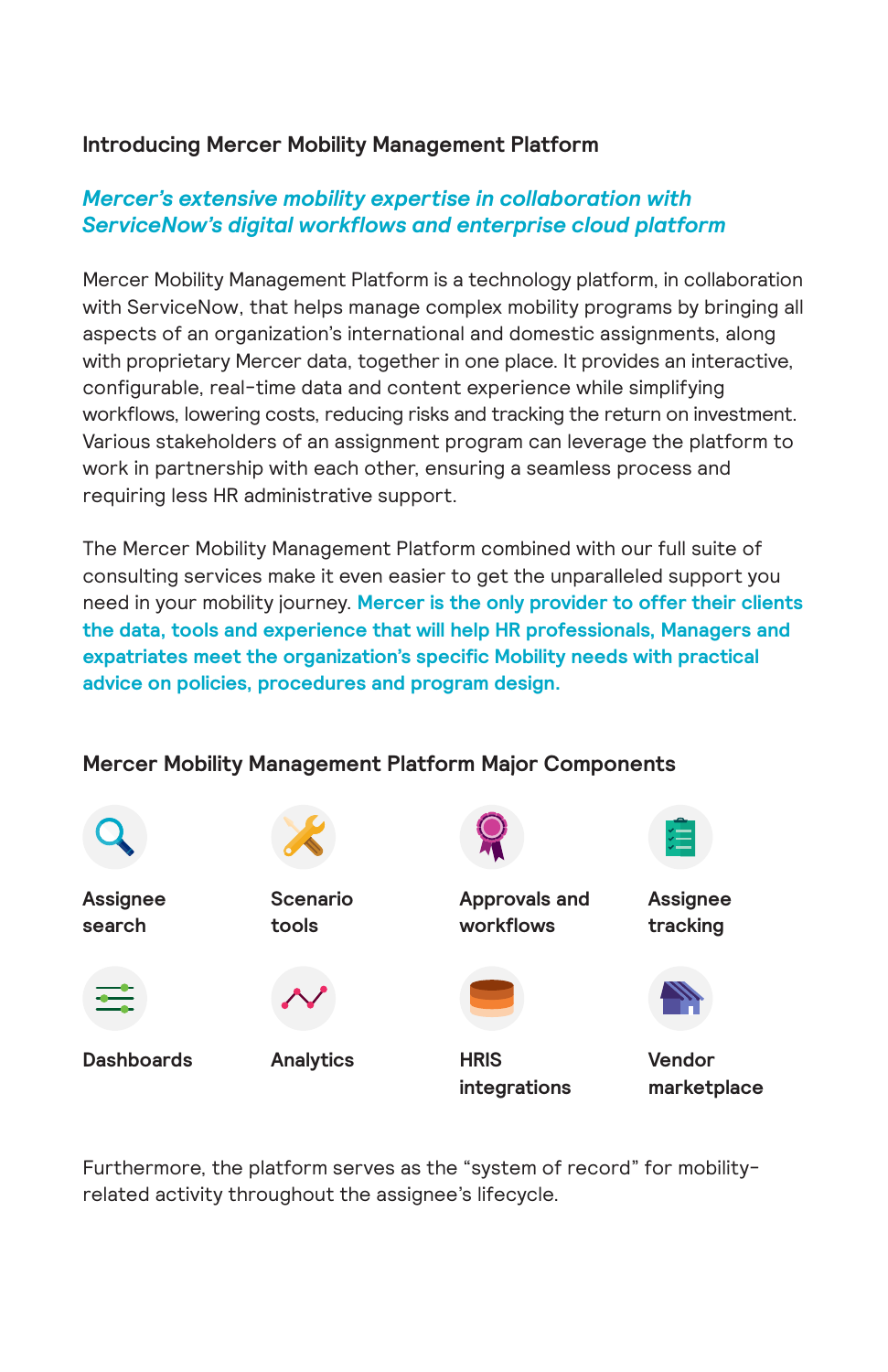## **Corporate Assignee Lifecycle**



### **Benefits delivered by Mercer Mobility Management Platform**



**Prioritize experience:** A single platform allows for automated processes, integrating all users and enhancing employee engagement. Through a self-service employee portal, users have access to dynamic host location information, including videos compatible to all devices and an option for engagement surveys, to bring employees and their families to an improved employee experience.



**Simplify workflows:** Mercer Mobility Management Platform's user-friendly dashboard, built-in metrics and predictive analytics simplify tasks for mobility management teams and allow for easy, real-time reporting.



**Lower costs:** With costs related to mobility growing every year, Mercer Mobility Management Platform helps business managers and C-suite executives stay on top of them by providing line of sight on expenditures and tracking ROI of assignments.



**Mitigate risk:** To ease the challenges resulting from expanding categories of international and domestic assignments and varying policies for each assignee type, Mercer Mobility Management Platform enhances and simplifies service delivery, monitors compliance and duty of care, and mitigates risks.